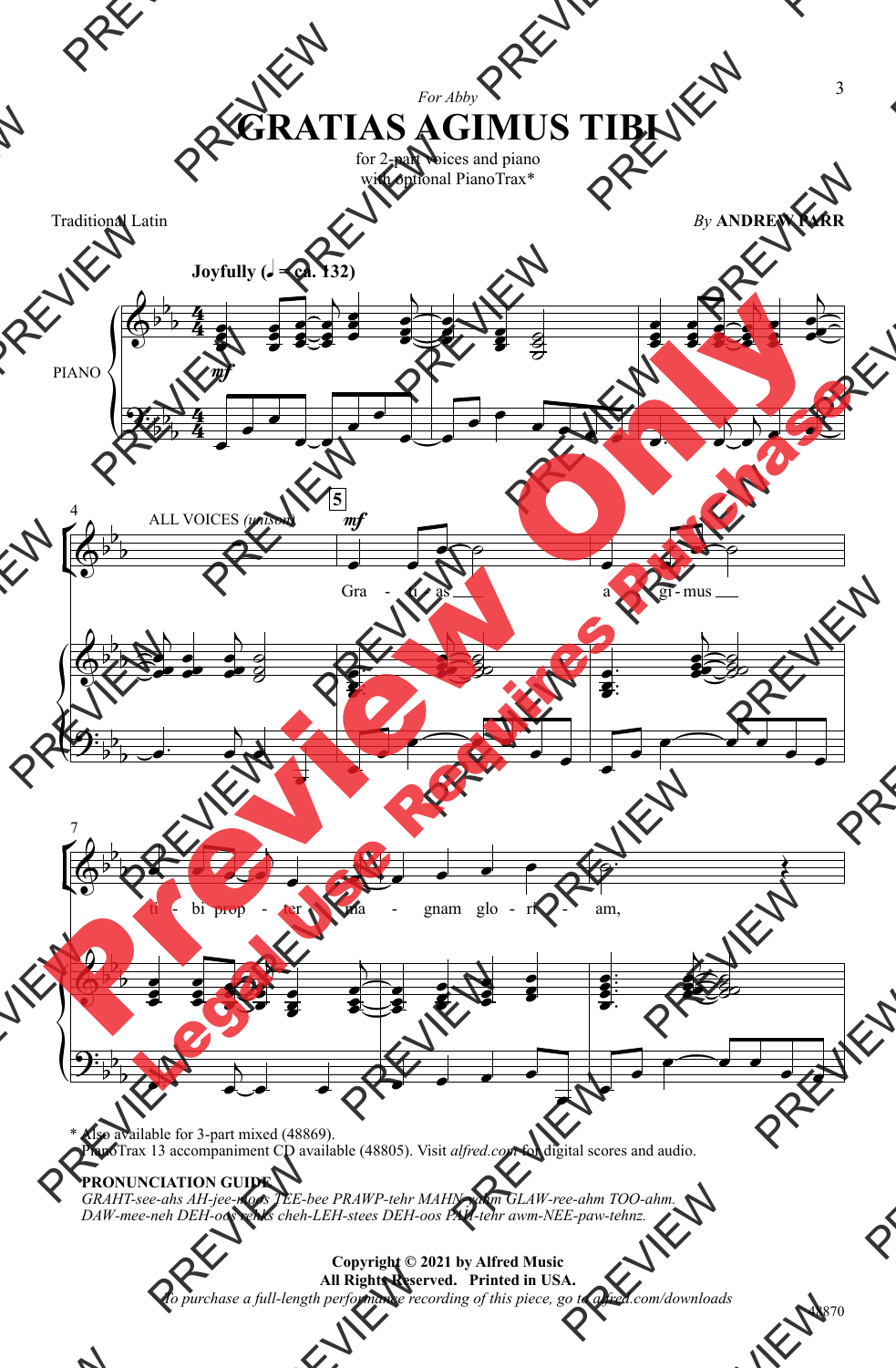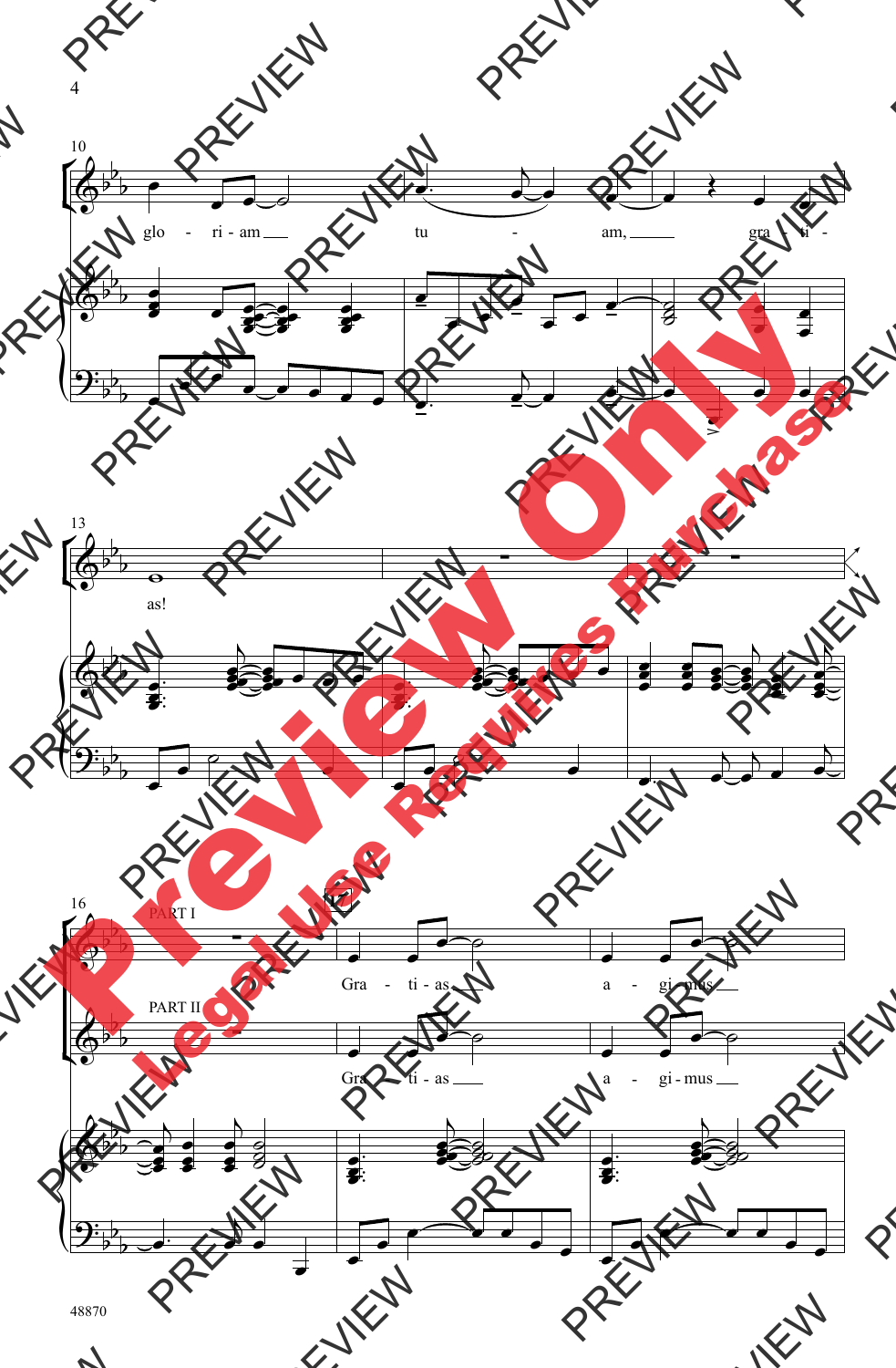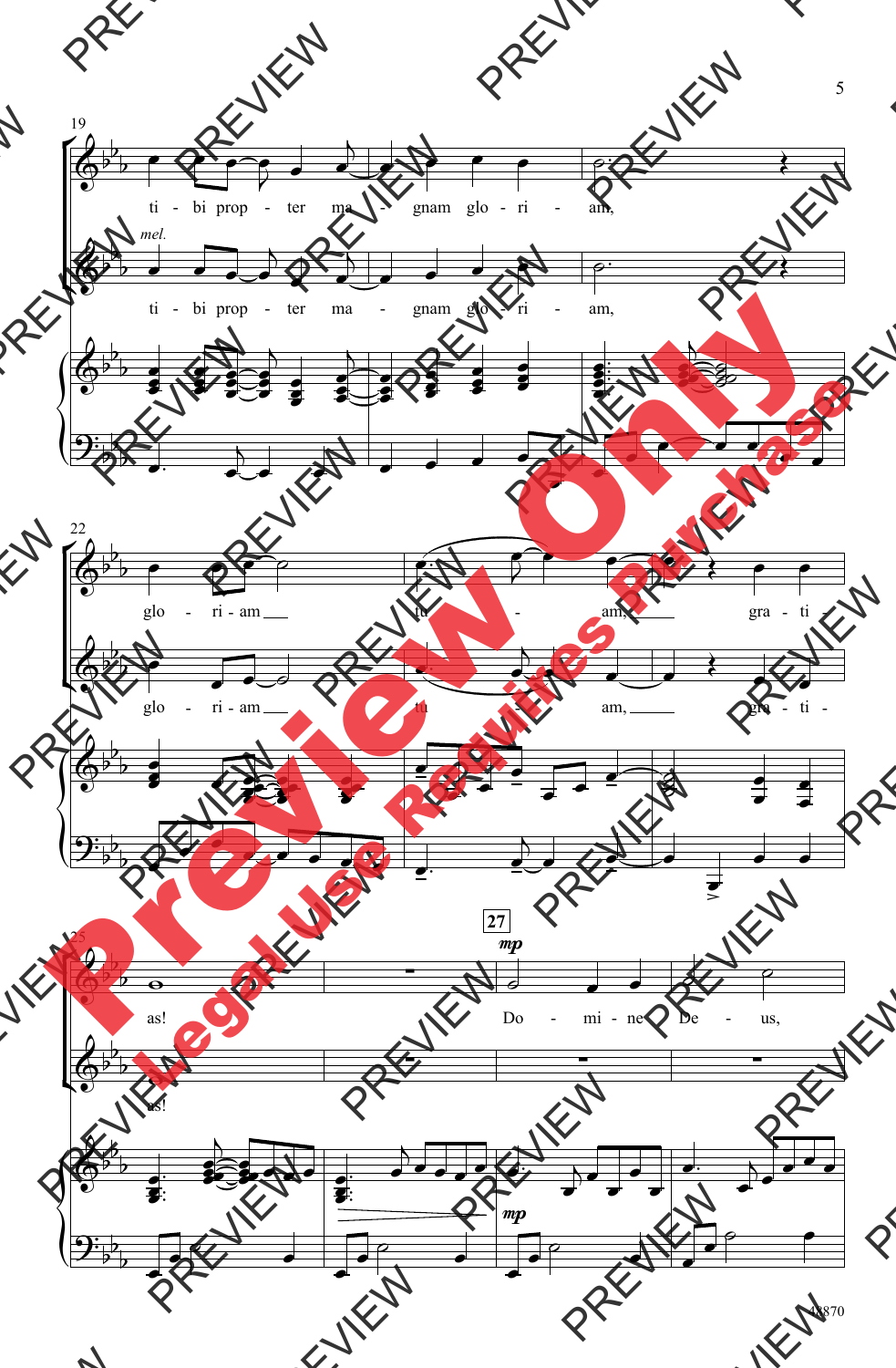

48870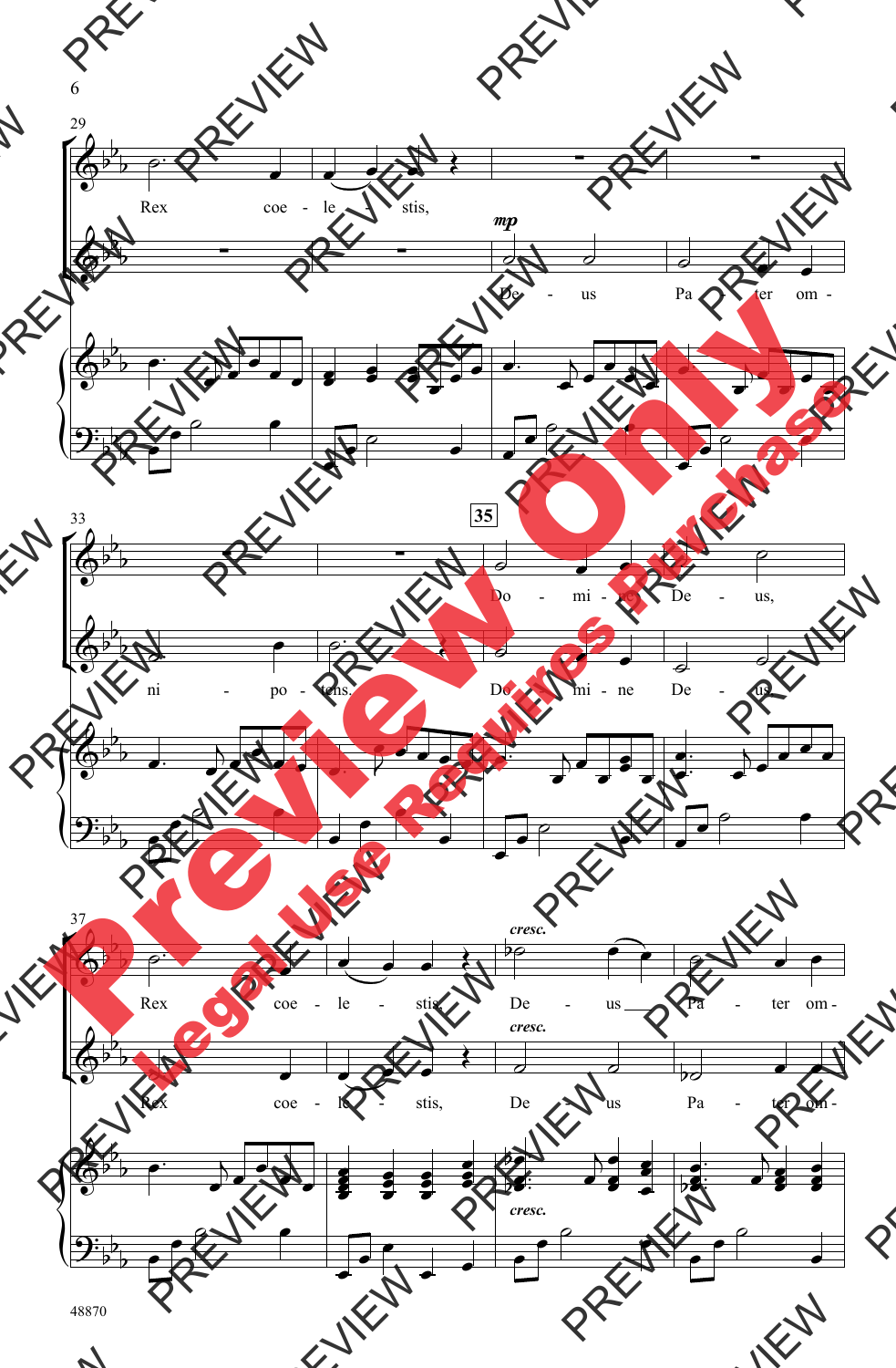